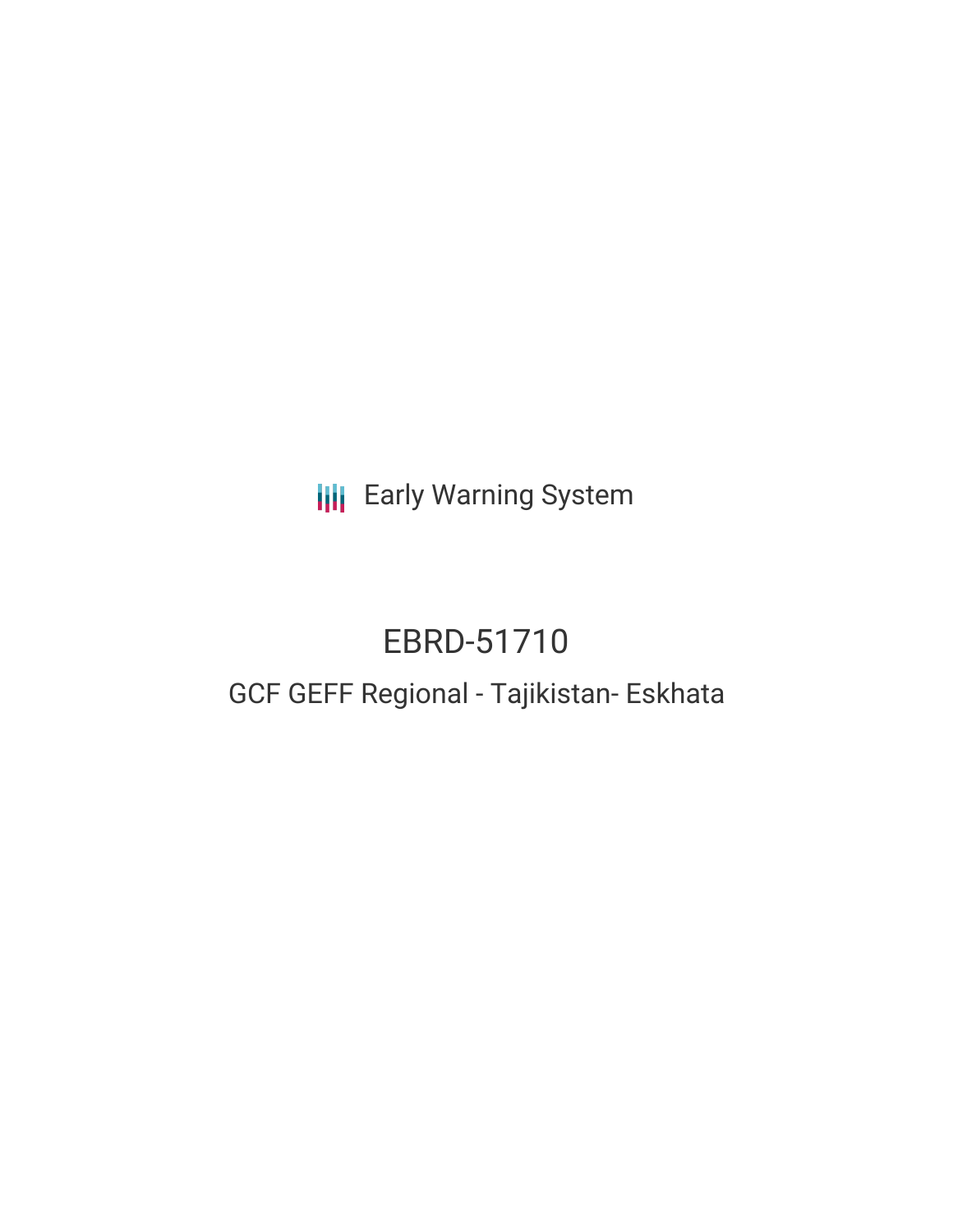

## **Quick Facts**

| <b>Countries</b>               | Tajikistan                                              |
|--------------------------------|---------------------------------------------------------|
| <b>Financial Institutions</b>  | European Bank for Reconstruction and Development (EBRD) |
| <b>Status</b>                  | Approved                                                |
| <b>Bank Risk Rating</b>        | U                                                       |
| <b>Voting Date</b>             | 2020-12-15                                              |
| <b>Borrower</b>                | <b>BANK ESKHATA OJSC</b>                                |
| <b>Sectors</b>                 | Finance                                                 |
| <b>Investment Type(s)</b>      | Loan                                                    |
| <b>Investment Amount (USD)</b> | $$3.00$ million                                         |
| <b>Project Cost (USD)</b>      | \$4.00 million                                          |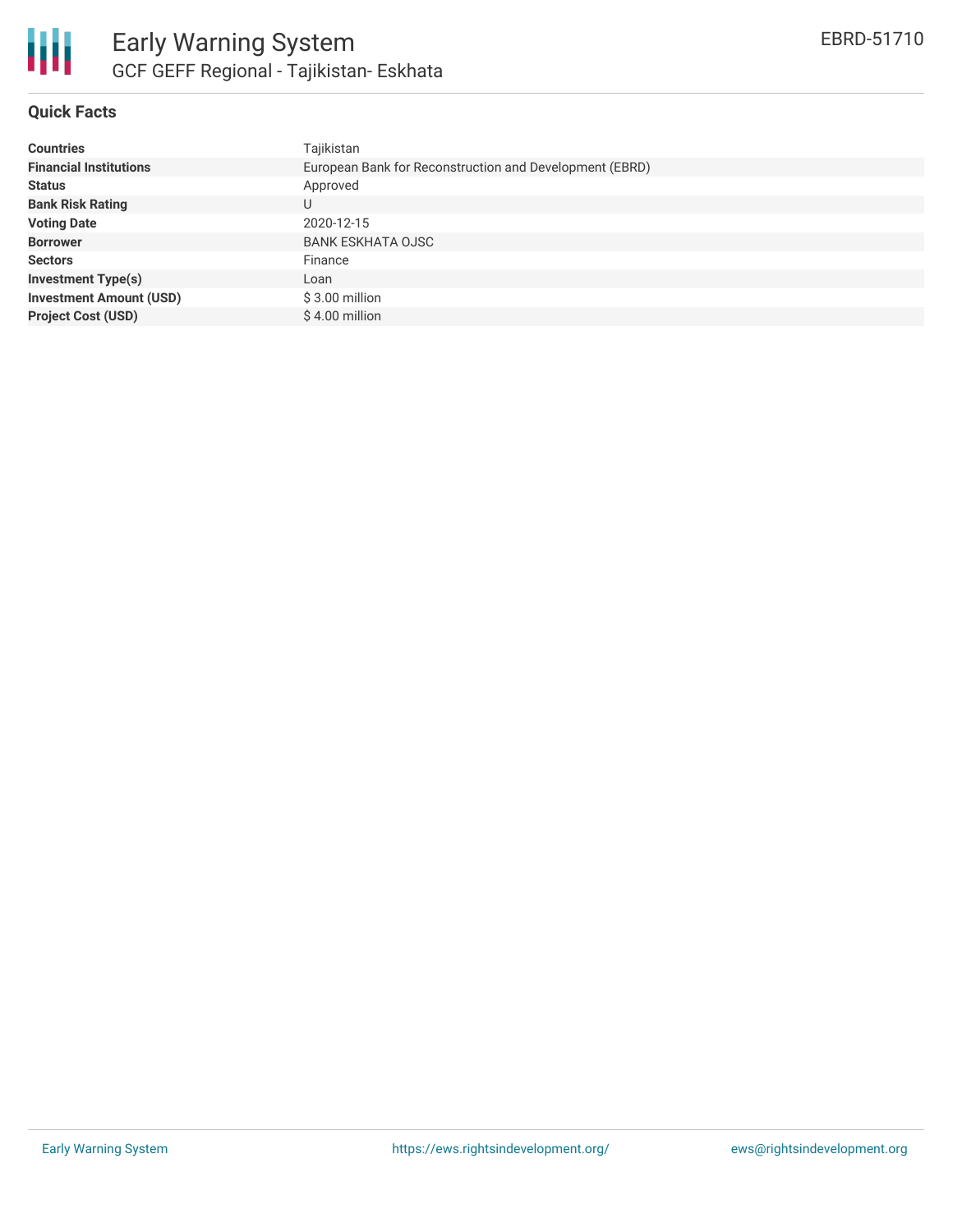

## **Project Description**

According to the Bank's website, the project provides funding to the Bank Eskhata to finance investments in climate change mitigation and adaptation technologies in Tajikistan.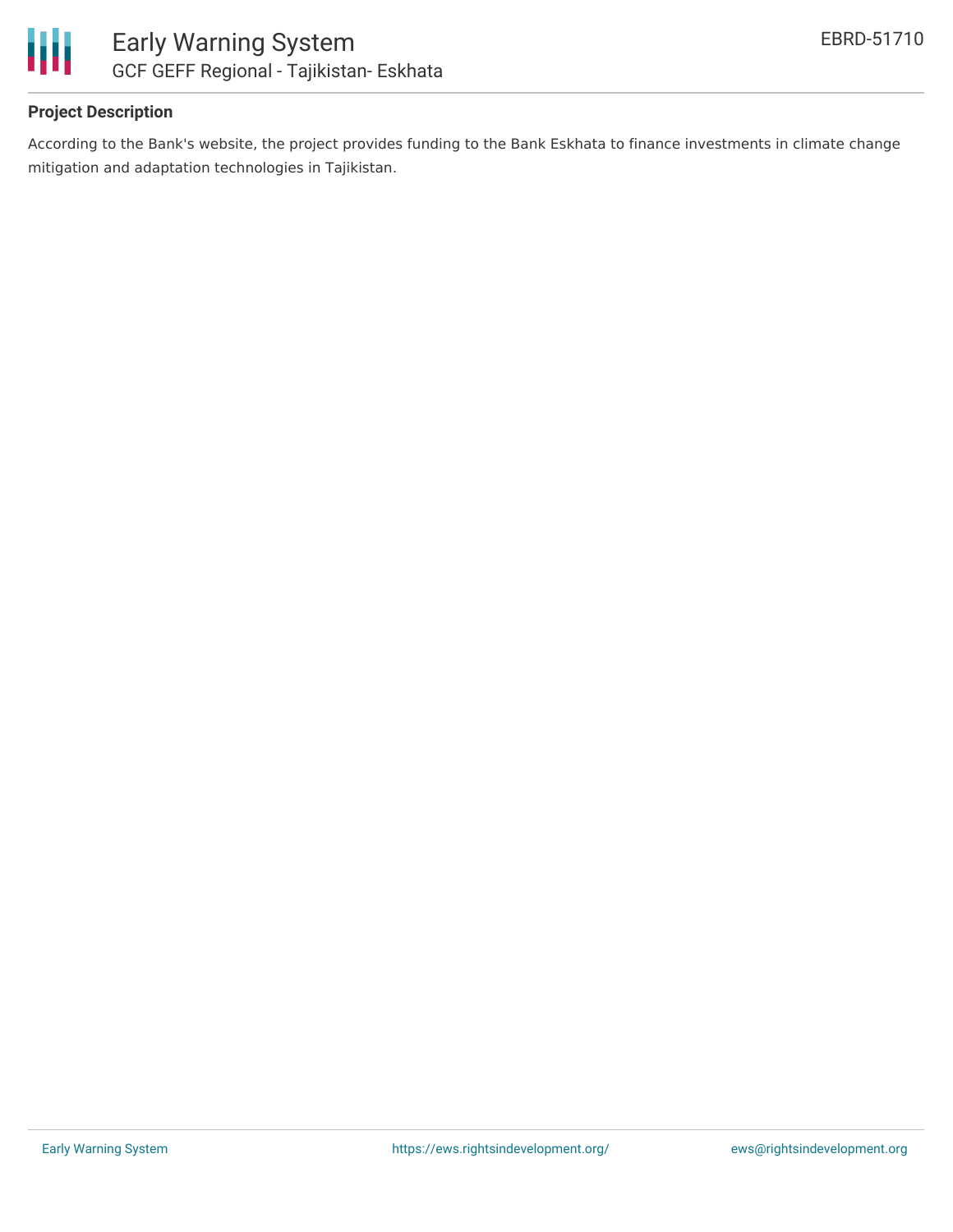## **Investment Description**

European Bank for Reconstruction and Development (EBRD)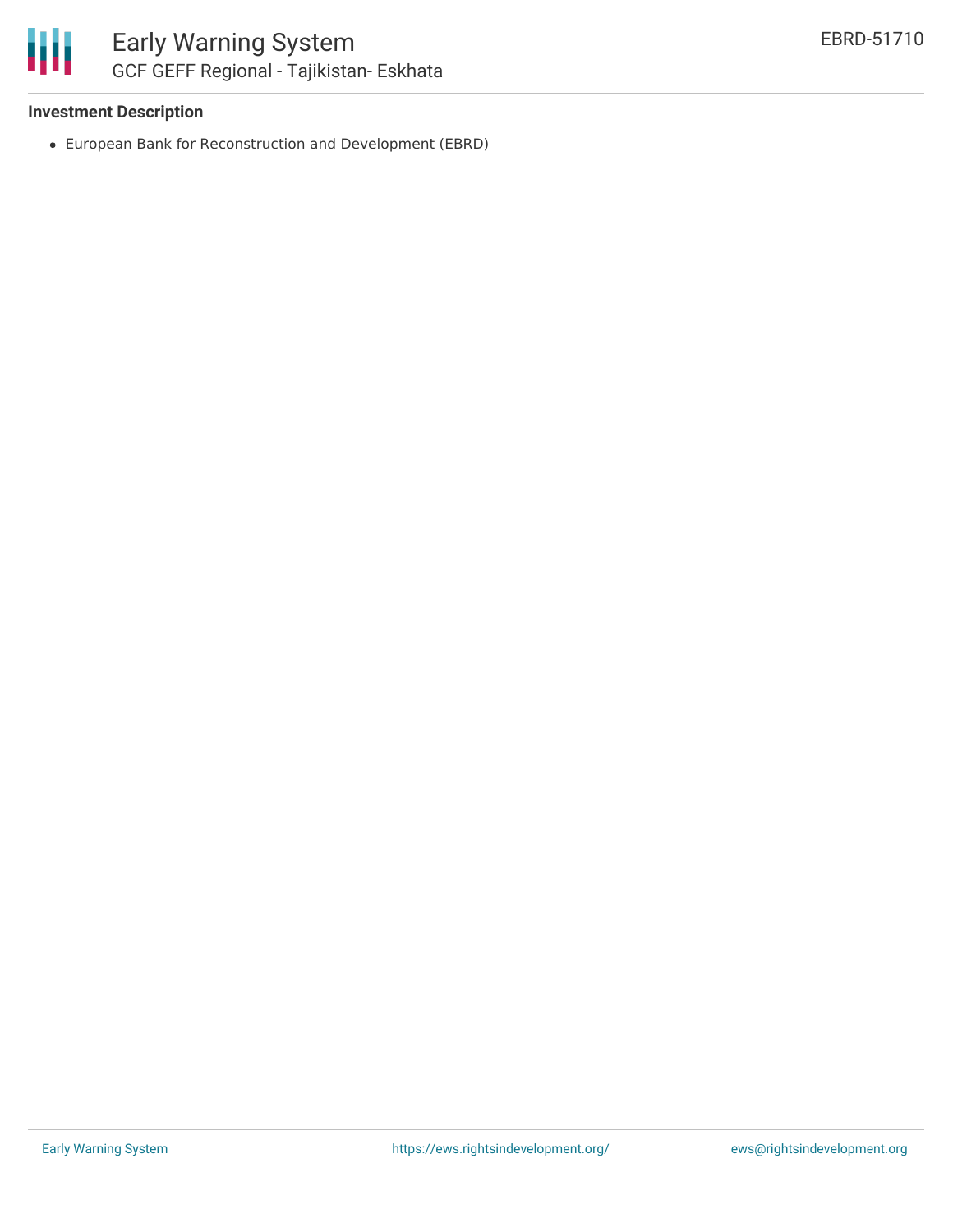

| <b>Private Actor 1</b> | <b>Private Actor</b><br>Role | <b>Private Actor</b><br>1 Sector | <b>Relation</b>          | <b>Private Actor 2</b> | <b>Private Actor</b><br>2 Role | <b>Private Actor</b><br>2 Sector |
|------------------------|------------------------------|----------------------------------|--------------------------|------------------------|--------------------------------|----------------------------------|
| . .                    |                              | $\overline{\phantom{0}}$         | $\overline{\phantom{0}}$ | Bank Eskhata OJSC      | Client                         | $\overline{\phantom{a}}$         |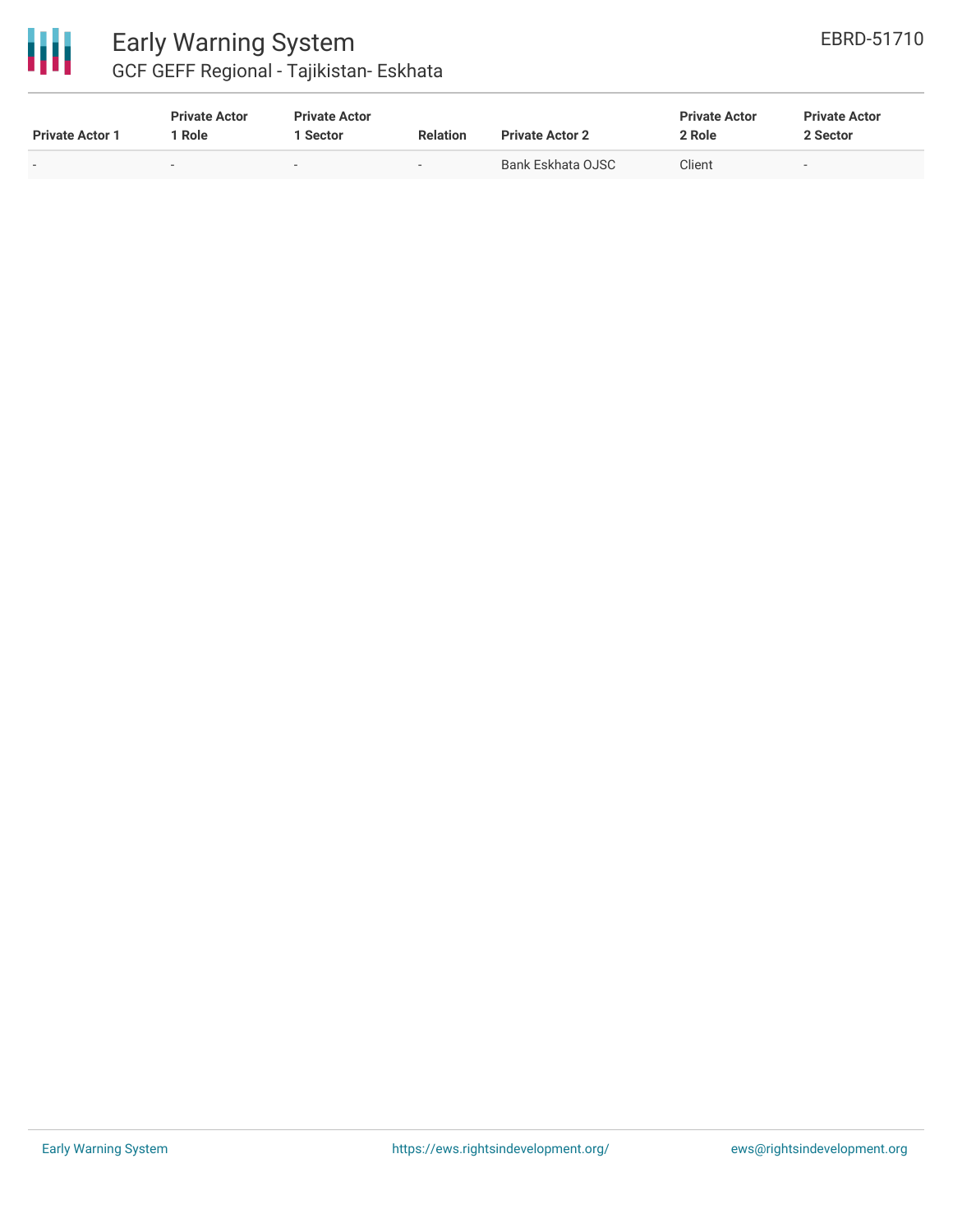#### **Contact Information**

PROJECT CONTACT INFORMATION

Daler Sadikov D.Sadikov@eskhata.tj http://eskhata.com/en/

#### ACCESS TO INFORMATION

You can request information by emailing: accessinfo@ebrd.com or by using this electronic form: https://www.ebrd.com/eform/information-request

#### ACCOUNTABILITY MECHANISM OF EBRD

The Project Complaint Mechanism (PCM) is the independent complaint mechanism and fact-finding body for people who have been or are likely to be adversely affected by an European Bank for Reconstruction and Development (EBRD)-financed project. If you submit a complaint to the PCM, it may assess compliance with EBRD's own policies and procedures to prevent harm to the environment or communities or it may assist you in resolving the problem that led to the complaint through a dialogue with those implementing the project. Additionally, the PCM has the authority to recommend a project be suspended in the event that harm is imminent.

You can contact the PCM at: pcm@ebrd.com or you can submit a complaint online using an online form at: http://www.ebrd.com/eform/pcm/complaint\_form?language=en

You can learn more about the PCM and how to file a complaint at: http://www.ebrd.com/work-with-us/project-finance/projectcomplaint-mechanism.html